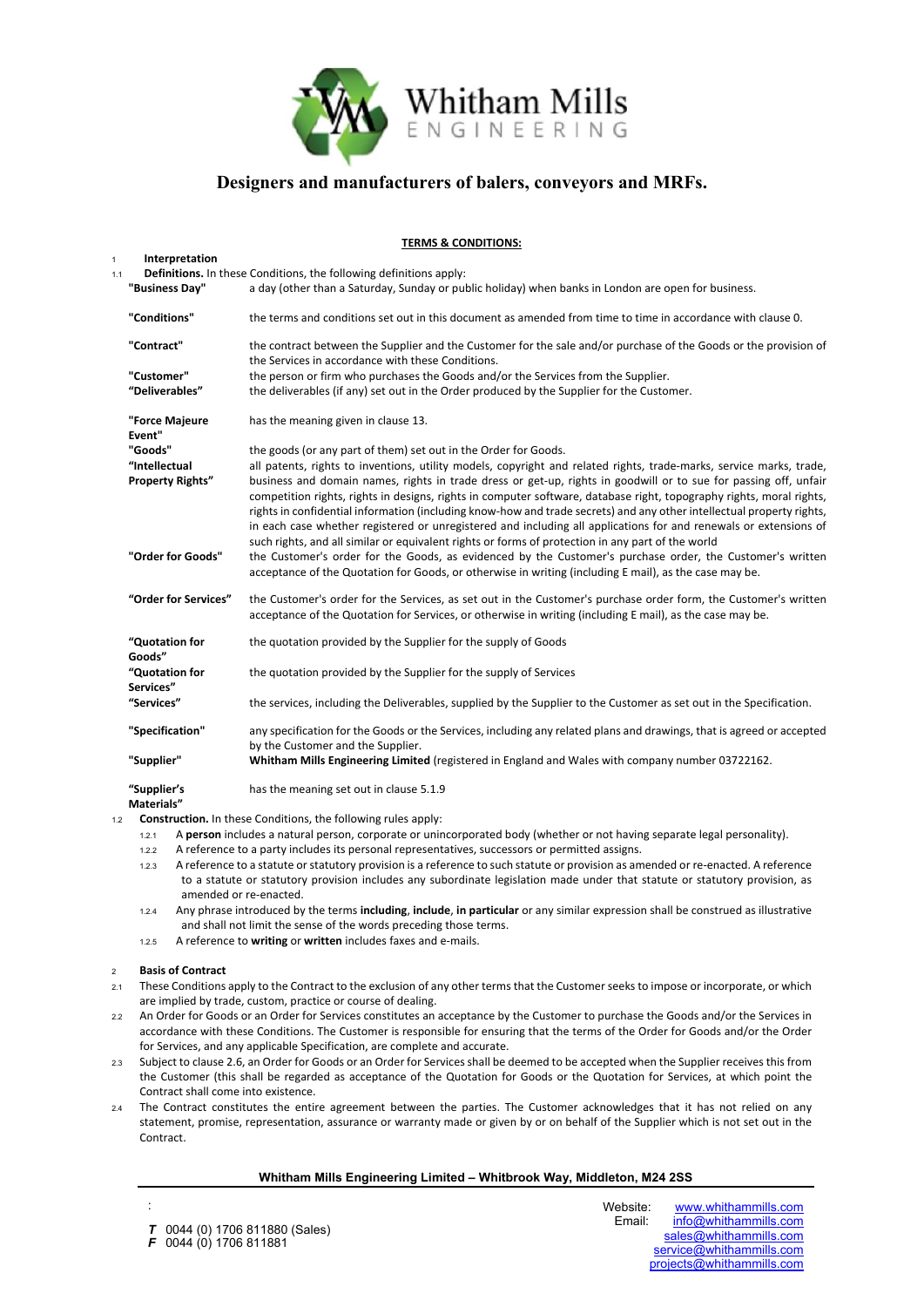

- 2.5 Other than those contained in the Specification, any samples, drawings, descriptive matter, or advertising produced by the Supplier and any descriptions or illustrations contained in the Supplier's literature or on its website are produced for the sole purpose of giving an approximate idea of the Goods described in them. They shall not form part of the Contract or have any contractual force.
- 2.6 A Quotation for Goods and/or a Quotation for Services shall constitute an offer; they shall remain valid for a strict period of 20 Business Days, unless otherwise agreed by the Supplier.

### <sup>3</sup>**Supply of Goods and the performance of Services**

#### **Goods**

- 3.1 The Goods are as described in the Specification or otherwise in the Quotation for Goods
- <span id="page-1-0"></span>3.2 The Customer shall indemnify and hold the Supplier harmless from for and against all liabilities, costs, expenses, damages and losses (including any direct, indirect or consequential losses, loss of profit, loss of reputation and all interest, penalties and legal and other professional costs and expenses) suffered or incurred by the Supplier in connection with any claim made against the Supplier for actual or alleged infringement of a third party's Intellectual Property Rights arising out of or in connection with the Supplier's use of the Specification. This clause [3.2](#page-1-0) shall survive termination of the Contract.
- 3.3 The Supplier reserves the right to amend the Specification if required by any applicable statutory or regulatory requirements, or to ensure that that the Goods are fit for purpose.

#### **Services**

- 3.4 The Supplier shall supply the Services to the Customer in accordance with the Specification.
- 3.5 The Supplier shall use its reasonable endeavours to meet any performance dates specified in the Order for Services, but any such dates shall be estimates only and time shall not be of the essence for performance of the Services.
- 3.5 The Supplier shall have the right to make any changes to the Services which are necessary to comply with any applicable law or safety requirement, or which do not materially affect the nature or quality of the Services, and the Supplier shall notify the Customer in any such event.
- 3.6 The Supplier warrants to the Customer that the Services will be provided using reasonable care and skill.
- 3.7 The Supplier agrees with the Customer that the following services are to be included in the price payable by the Customer for the Goods:
	- 3.7.1 Up to four site visits per annum at the Delivery Location to ensure that (but not limited to):
		- 3.7.1.1 there are no defects in the Goods and that they are working correctly; and
		- 3.7.1.2 the Goods have been correctly maintained.

- 4 **Delivery**<br>4.1 The Su The Supplier shall deliver the Goods to the location set out in the Order for Goods or such other location as the parties may agree ("**Delivery Location**") at any time after the Supplier notifies the Customer that the Goods are ready.
- 4.2 Delivery of the Goods shall be completed on the Goods' arrival at the Delivery Location.
- 4.3 Any dates quoted for delivery are approximate only, and the time of delivery is not of the essence. The Supplier shall not be liable for any delay in delivery of the Goods.
- 4.4 If the Supplier fails to deliver the Goods, its liability shall be limited to the costs and expenses incurred by the Customer in obtaining replacement goods of similar description and quality in the cheapest market available, less the price of the Goods. The Supplier shall have no liability for any failure to deliver the Goods to the extent that such failure is caused by a Force Majeure Event or the Customer's failure to provide the Supplier with adequate delivery instructions or any other instructions that are relevant to the supply of the Goods.
- 4.4 If the Customer fails to accept delivery of the Goods within five Business Days of the Supplier notifying the Customer that the Goods are ready, then, except where such failure or delay is caused by a Force Majeure Event or the Supplier's failure to comply with its obligations under the Contract:
	- 4.4.1 delivery of the Goods shall be deemed to have been completed at 9.00 am on the third Business Day after the day on which the Supplier notified the Customer that the Goods were ready; and
	- 4.4.2 the Supplier shall store the Goods until delivery takes place, and charge the Customer for all related costs and expenses (including insurance).
- 4.5 If, ten Business Days after the day on which the Supplier notified the Customer that the Goods were ready for delivery the Customer has not accepted delivery of them, the Supplier may (but shall not be obliged to) resell or otherwise dispose of part or all of the Goods and, after deducting reasonable storage and selling costs, account to the Customer for any excess over the price of the Goods or charge the Customer for any shortfall below the price of the Goods.
- 4.6 The Supplier may deliver the Goods by instalments, which shall be invoiced and paid for separately. Each instalment shall constitute a separate Contract. Any delay in delivery or defect in an instalment shall not entitle the Customer to cancel any other instalment.
- 4.7 The delivery and installation of the Goods or Services will be quoted as though performed on a business day and any work to be completed outside of these hours will be invoiced at the applicable rate from time to time.

### <sup>5</sup>**Customer's Obligations**

5.1 The Customer shall:

:

- 5.1.1 ensure that the terms of the Order for Goods and/or the Order for Services (including the Specification) are complete and accurate;
- 5.1.2 co-operate with the Supplier in all matters relating to the Services and/or the supply of Goods;

# **Whitham Mills Engineering Limited – Whitbrook Way, Middleton, M24 2SS**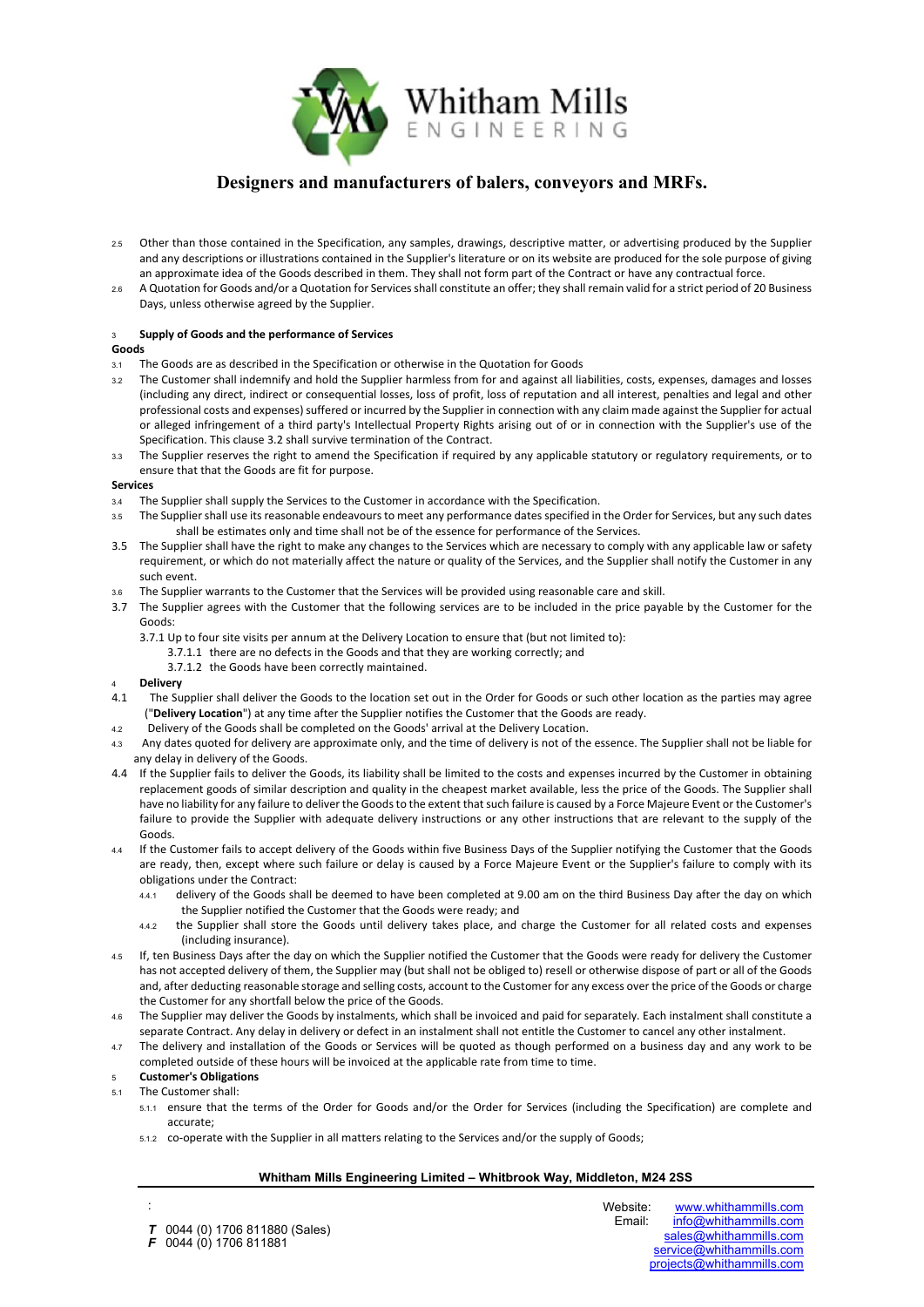

- 5.1.3 provide the Supplier, its employees, agents, consultants and subcontractors, with access to the Customer's premises, office accommodation and other facilities as reasonably required by the Supplier;
- 5.1.4 provide the Supplier with such information and materials as the Supplier may reasonably require in order to supply the Goods and/or the Services, and ensure that such information is accurate in all material respects;
- 5.1.5 prepare the Customer's premises for the supply of the Services and the delivery of the Goods particularly ensuring that the Supplier has clear access to the premises (this specifically shall include an obligation upon the Customer to ensure that the floor at the location where the Goods are to be installed is level (irrespective of the outcome of a site visit by the Supplier) to enable the Goods to perform correctly). Should the Customer fail to perform its obligations under this clause 5.1.5 and the Supplier is unable to modify the Goods at the Delivery Location to accommodate it, the Customer shall be liable for all and any costs or liabilities incurred by the Supplier as a result (including without limitation costs of storage, insurance, and any modification required to the Goods themselves costs);
- 5.1.6 obtain and maintain all necessary licences, permissions and consents which may be required before the date on which the Services are to start;
- 5.1.7 ensure that the desired ultimate location for the Goods has an adequate supply of electricity (and other utilities) as specified by the Supplier in the Specification;
- 5.1.8 ensure that all and any of its employees, agents, subcontractors or other personnel that use the Goods are adequately trained in the use of, and all health and safety matters relating to the Products; and
- <span id="page-2-0"></span>5.1.9 keep and maintain all materials, equipment, documents and other property of the Supplier ("**Supplier Materials**") at the Customer's premises in safe custody at its own risk, maintain the Supplier Materials in good condition until returned to the Supplier, and not dispose of or use the Supplier Materials other than in accordance with the Supplier's written instructions or authorisation.

### <span id="page-2-4"></span><sup>6</sup>**Quality**

- <span id="page-2-2"></span>6.1 Subject to the Customers obligations contained in claus[e 6.3,](#page-2-1) the Supplier warrants that on delivery, and for the period of 12 months or 2,000 running hours (whichever comes sooner) from the date of delivery of the Goods from the date of delivery ("**warranty period**"), the Goods and (where relevant) the Services shall:
	- 6.1.1 conform with their description and any applicable Specification;
	- 6.1.2 be free from material defects in design, material and workmanship; and
	- 6.1.3 be of satisfactory quality (within the meaning of the Sale of Goods Act 1979); and
	- 6.1.4 be fit for any purpose held out by the Supplier in the Contract
- <span id="page-2-3"></span>6.2 Subject to clause [6.3,](#page-2-1) if:
	- 6.2.1 the Customer gives notice in writing to the Supplier during the warranty period within a reasonable time of discovery that some or all of the Goods do not comply with the warranty set out in clause [6.1;](#page-2-2)
	- 6.2.2 the Supplier is given a reasonable opportunity of examining such Goods;

the Supplier shall, at its option, repair or replace the defective Goods, or refund the price of the defective Goods in full. The Customer acknowledges that the Goods contain numerous processes that are interdependent upon each other and may require a reasonable (but not insignificant) amount of operational time from the date that they are installed to become fully functional; during this time the Supplier may be required to attend at the Customer's premises to resolve issues that arise.

- <span id="page-2-1"></span>6.3 The Supplier shall not be liable for Goods' failure to comply with the warranty set out in clause [6.1](#page-2-2) in any of the following events:
	- 6.3.1 the Customer makes any further use of such Goods after giving notice in accordance with clause [6.2;](#page-2-3)
		- 6.3.2 the defect arises because the Customer failed to follow the Supplier's oral or written instructions as to the storage, commissioning, installation, use and maintenance of the Goods or good trade practice regarding the same;
		- 6.3.3 the defect arises as a result of the Supplier following any drawing, design or Specification supplied by the Customer;
		- 6.3.4 the Customer alters or repairs such Goods without the written consent of the Supplier;
		- 6.3.5 The Customer permits any untrained employees, agents, subcontractors or other personnel to use the Goods;
		- 6.3.6 the defect arises as a result of fair wear and tear, wilful damage, negligence, or abnormal storage or working conditions; or
	- 6.3.7 the Goods differ from the Specification as a result of changes made to ensure they comply with applicable statutory or regulatory requirements.
- 6.4 Except as provided in this clause [6,](#page-2-4) the Supplier shall have no liability to the Customer in respect of the Goods' failure to comply with the warranty set out in clause [6.1.](#page-2-2)
- 6.5 The terms implied by sections 13 to 15 of the Sale of Goods Act 1979 are, to the fullest extent permitted by law, excluded from the Contract.
- 6.6 These Conditions shall apply to any repaired or replacement Goods supplied by the Supplier.
- <sup>7</sup>**Title and Risk**

:

- 7.1 The risk in the Goods shall pass to the Customer on delivery.
- 7.2 Title to the Goods shall not pass to the Customer until the Supplier has received payment in full (in cash or cleared funds) for: 7.2.1 the Goods; and
	- 7.2.2 any other goods or services that the Supplier has supplied to the Customer.
- 7.3 Until title to the Goods has passed to the Customer, the Customer shall:
	- 7.3.1 hold the Goods on a fiduciary basis as the Supplier's bailee;

### **Whitham Mills Engineering Limited – Whitbrook Way, Middleton, M24 2SS**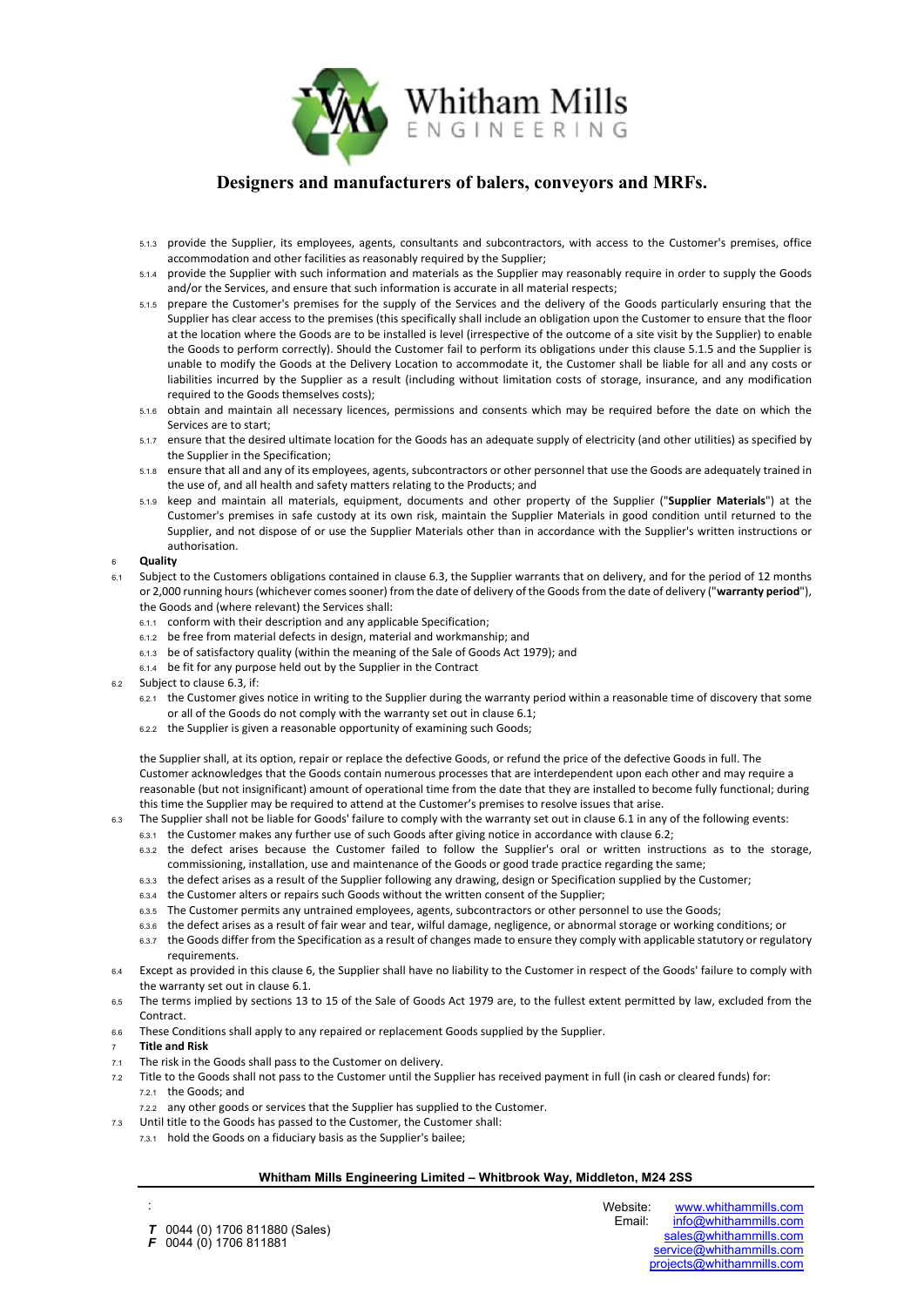

- 7.3.2 store the Goods separately from all other goods held by the Customer so that they remain readily identifiable as the Supplier's property;
- 7.3.3 not remove, deface or obscure any identifying mark or packaging on or relating to the Goods;
- 7.3.4 maintain the Goods in satisfactory condition and keep them insured against all risks for their full price from the date of delivery;
- 7.3.5 notify the Supplier immediately if it becomes subject to any of the events listed in clause [11.2;](#page-4-0) and
- 7.3.6 the Supplier such information relating to the Goods as the Supplier may require from time to time.
- 7.4 If before title to the Goods passes to the Customer the Customer becomes subject to any of the events listed in clause [11.2,](#page-4-0) or the Supplier reasonably believes that any such event is about to happen and notifies the Customer accordingly, then, provided that the Goods have not been resold, or irrevocably incorporated into another product, and without limiting any other right or remedy the Supplier may have, the Supplier may at any time require the Customer to deliver up the Goods and, if the Customer fails to do so promptly, enter any premises of the Customer or of any third party where the Goods are stored in order to recover them.

### <sup>8</sup>**Price and Payment**

- 8.1 The price of the Goods shall be the price set out in the Order for Goods and price for the Services shall be contained in the Order for Services.
- 8.2 The Supplier may, by giving notice to the Customer at any time up to ten Business Days before delivery, increase the price of the Goods to reflect any increase in the cost of the Goods that is due to:
	- 8.2.1 any factor beyond the Supplier's control (including foreign exchange fluctuations, increases in taxes and duties, and increases in labour, materials and other manufacturing costs);
	- 8.2.2 any request by the Customer to change the delivery date(s), quantities or types of Goods ordered, or the Specification; or
	- 8.2.3 any delay caused by any instructions of the Customer or failure of the Customer to give the Supplier adequate or accurate information or instructions.
- 8.3 The price of the Goods is inclusive of the costs and charges of packaging, insurance and transport of the Goods, which shall be invoiced to the Customer.
- 8.4 The price of the Goods is exclusive of amounts in respect of value added tax ("**VAT**"). The Customer shall, on receipt of a valid VAT invoice from the Supplier, pay to the Supplier such additional amounts in respect of VAT as are chargeable on the supply of the Goods.
- 8.5 The Supplier will invoice the Customer for the Goods in the following manner (unless otherwise agreed by the Supplier in the Quotation for Goods or otherwise in writing):
	- 8.5.1 30% of the price upon receipt of the Order for Goods to be paid within 5 days of the date of the invoice;
	- 8.5.2 60% of the price when the Goods are confirmed by the Supplier to the Customer to be ready for delivery to be paid within 5 days of the date of the invoice, then
	- 8.5.3 10% upon completion of the installation of the Goods as confirmed by the Supplier to be paid within 5 days of the date of the invoice.
- <span id="page-3-0"></span>8.6 The charges for the Services (**Charges**) shall be on a time and materials basis:
	- 8.6.1 the Charges shall be calculated in accordance with the Supplier's standard daily fee rates, as set out in the Quotation for Services or as otherwise advised in writing by the Supplier;
	- 8.6.2 the Supplier's standard daily fee rates for each individual are calculated on the basis of an eight-hour day from 8.00 am to 5.00 pm worked on Business Days;
	- 8.6.3 the Supplier shall be entitled to charge an additional overtime rate of fifty per cent of the standard daily fee rate on a pro-rata basis for each part day or for any time worked by individuals whom it engages on the Services outside the hours referred to in clause [8.6.2](#page-3-0) or on a Saturday; should the Services be provided on a Sunday, then the Supplier shall be entitled to charge an additional overtime rate that is one hundred per cent of the standard daily fee rate, and
	- 8.6.4 the Supplier shall be entitled to charge the Customer for any expenses reasonably incurred by the individuals whom the Supplier engages in connection with the Services including, but not limited to, travelling expenses, hotel costs, subsistence and any associated expenses, and for the cost of services provided by third parties and required by the Supplier for the performance of the Services, and for the cost of any materials.
- 8.7 The Supplier shall invoice the Customer on completion of the Services.
- 8.8 The Customer shall pay invoices in full and in cleared funds within 30 days of the date of the invoice. Payment shall be made to the bank account nominated in writing by the Supplier or by such other method agreed by the Supplier and the Customer. Time of payment is of the essence.
- 8.9 If the Customer fails to make any payment due to the Supplier under the Contract by the due date for payment, then the Customer shall pay interest on the overdue amount at the rate of 8% per annum above the Royal Bank of Scotland's base rate from time to time. Such interest shall accrue on a daily basis from the due date until actual payment of the overdue amount, whether before or after judgment. The Customer shall pay the interest together with the overdue amount.
- 8.10 The Customer shall pay all amounts due under the Contract in full without any set-off, counterclaim, deduction or withholding (except for any deduction or withholding required by law). The Supplier may at any time, without limiting any other rights or remedies it may have, set off any amount owing to it by the Customer against any amount payable by the Supplier to the Customer.
- 8.11 Should the Customer require credit facilities to enable it to pay any sums due under the Contract it shall use its best endeavours to ensure that this is in place before the Contract is entered into or otherwise performed by the Supplier.

### **Whitham Mills Engineering Limited – Whitbrook Way, Middleton, M24 2SS**

**T** 0044 (0) 1706 811880 (Sales)<br>**F** 0044 (0) 1706 811881 *F* 0044 (0) 1706 811881

: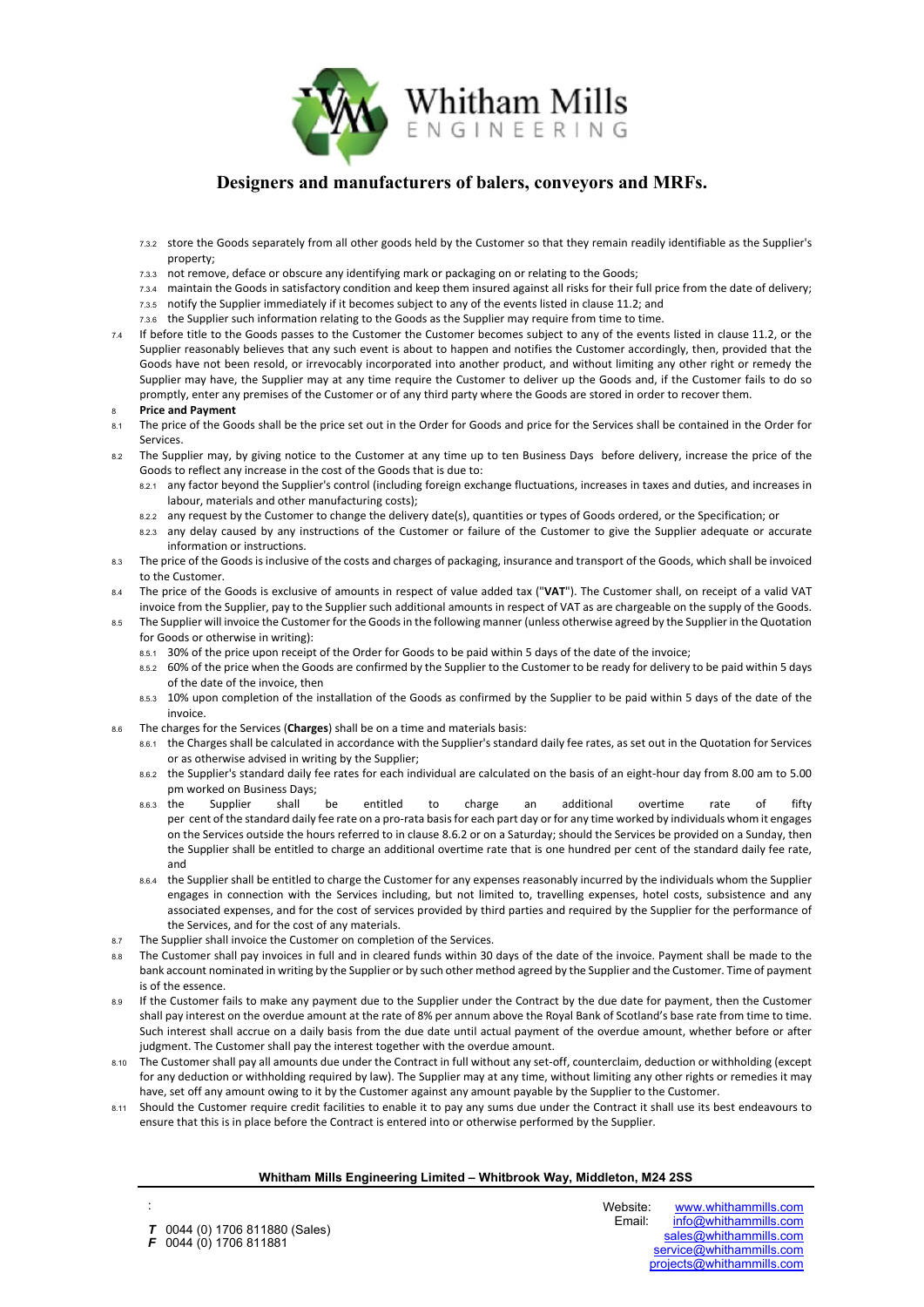

### <sup>9</sup>**Intellectual Property Rights**

- 9.1 All Intellectual Property Rights in or arising out of or in connection with the supply of the Goods or the provision of the Services shall be owned by the Supplier.
- 9.2 The Customer acknowledges that, in respect of any third party Intellectual Property Rights, the Customer's use of any such Intellectual Property Rights is conditional on the Supplier obtaining a written licence from the relevant licensor on such terms as will entitle the Supplier to license such rights to the Customer.
- 9.3 All Supplier Materials are the exclusive property of the Supplier.
- <span id="page-4-1"></span><sup>10</sup> **Confidentiality**

A party ("**receiving party**") shall keep in strict confidence all technical or commercial know-how, specifications, inventions, processes or initiatives which are of a confidential nature and have been disclosed to the receiving party by the other party ("**disclosing party**"), its employees, agents or subcontractors, and any other confidential information concerning the disclosing party's business, its products and services which the receiving party may obtain. The receiving party shall only disclose such confidential information to those of its employees, agents and subcontractors who need to know it for the purpose of discharging the receiving party's obligations under the Contract, and shall ensure that such employees, agents and subcontractors comply with the obligations set out in this clause as though they were a party to the Contract. The receiving party may also disclose such of the disclosing party's confidential information as is required to be disclosed by law, any governmental or regulatory authority or by a court of competent jurisdiction. This clause [10](#page-4-1) shall survive termination of the Contract.

- <sup>11</sup> **Termination**
- <span id="page-4-2"></span>11.1 If the Customer becomes subject to any of the events listed in clause [11.2,](#page-4-0) or the Supplier reasonably believes that the Customer is about to become subject to any of them and notifies the Customer accordingly, then, without limiting any other right or remedy available to the Supplier, the Supplier may cancel or suspend all further deliveries under the Contract or under any other contract between the Customer and the Supplier without incurring any liability to the Customer, and all outstanding sums in respect of Goods delivered or Services supplied to the Customer shall become immediately due.
- <span id="page-4-3"></span><span id="page-4-0"></span>11.2 For the purposes of clause [11.1,](#page-4-2) the relevant events are:
	- 11.2.1 the Customer suspends, or threatens to suspend, payment of its debts, or is unable to pay its debts as they fall due or admits inability to pay its debts, or (being a company or limited liability partnership) is deemed unable to pay its debts within the meaning of section 123 of the Insolvency Act 1986, or (being an individual) is deemed either unable to pay its debts or as having no reasonable prospect of so doing, in either case, within the meaning of section 268 of the Insolvency Act 1986, or (being a partnership) has any partner to whom any of the foregoing apply;
	- 11.2.2 the Customer commences negotiations with all or any class of its creditors with a view to rescheduling any of its debts, or makes a proposal for or enters into any compromise or arrangement with its creditors other than (where the Customer is a company) where these events take place for the sole purpose of a scheme for a solvent amalgamation of the Customer with one or more other companies or the solvent reconstruction of the Customer;
	- 11.2.3 (being a company or limited liability partnership) a petition is filed, a notice is given, a resolution is passed, or an order is made, for or in connection with the winding up of the Customer, other than for the sole purpose of a scheme for a solvent amalgamation of the Customer with one or more other companies or the solvent reconstruction of the Customer;
	- 11.2.4 (being an individual) the Customer is the subject of a bankruptcy petition or order;
	- 11.2.5 a creditor or encumbrancer of the Customer attaches or takes possession of, or a distress, execution, sequestration or other such process is levied or enforced on or sued against, the whole or any part of its assets and such attachment or process is not discharged within 14 days;
	- 11.2.6 (being a company or limited liability partnership) an application is made to court, or an order is made, for the appointment of an administrator or if a notice of intention to appoint an administrator is given or if an administrator is appointed over the Customer;
	- 11.2.7 (being a company or limited liability partnership) the holder of a qualifying charge over the Customer's assets has become entitled to appoint or has appointed an administrative receiver;
	- 11.2.8 a person becomes entitled to appoint a receiver over the Customer's assets or a receiver is appointed over the Customer's assets;
	- 11.2.9 any event occurs, or proceeding is taken, with respect to the Customer in any jurisdiction to which it is subject that has an effect equivalent or similar to any of the events mentioned in clause [11.2.1](#page-4-3) to clause [11.2.8](#page-4-4) (inclusive);
	- 11.2.10 the Customer suspends, threatens to suspends, ceases or threatens to cease to carry on all or a substantial part of its business;
	- 11.2.11 the Customer's financial position deteriorates to such an extent that in the Supplier's opinion the Customer's capability to adequately fulfil its obligations under the Contract has been placed in jeopardy; and
	- 11.2.12 (being an individual) the Customer dies or, by reason of illness or incapacity (whether mental or physical), is incapable of managing his or her own affairs or becomes a patient under any mental health legislation.
- <span id="page-4-4"></span>11.3 Termination of the Contract, however arising, shall not affect any of the parties' rights and remedies that have accrued as at termination. Clauses which expressly or by implication survive termination of the Contract shall continue in full force and effect.

### <sup>12</sup> **Limitation of Liability**

:

- <span id="page-4-5"></span>12.1 The Customer and the Supplier have entered into the Contract after due consideration and in the knowledge that the liability of the Supplier is to be limited in accordance with these Conditions and that the prices have been set accordingly.
- 12.2 Nothing in these Conditions shall limit or exclude the Supplier's liability for:
- 12.2.1 death or personal injury caused by its negligence, or the negligence of its employees, agents or subcontractors (as applicable);

# **Whitham Mills Engineering Limited – Whitbrook Way, Middleton, M24 2SS**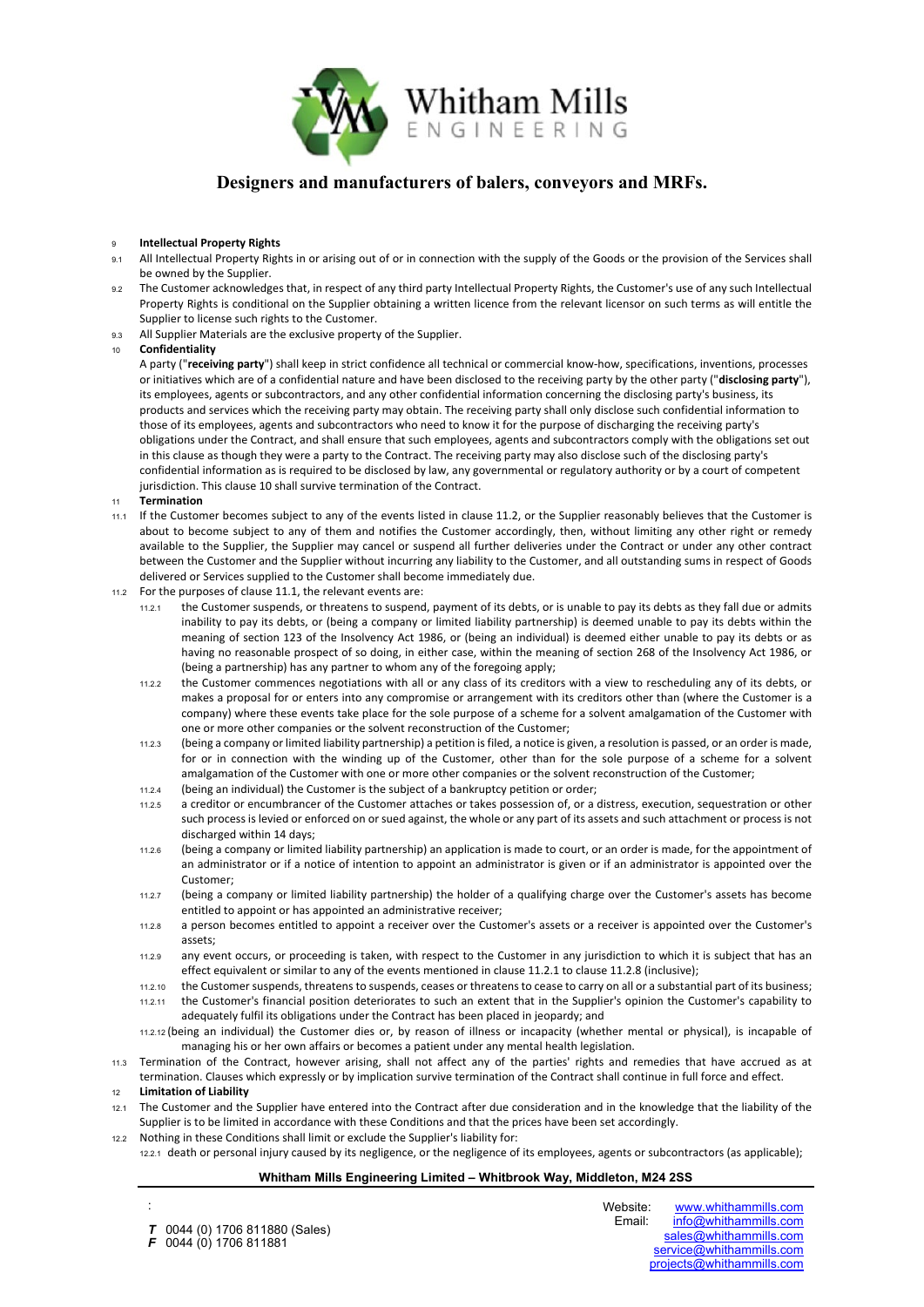

- 12.2.2 fraud or fraudulent misrepresentation;
- 12.2.3 breach of the terms implied by section 12 of the Sale of Goods Act 1979;
- 12.2.4 defective products under the Consumer Protection Act 1987; or
- 12.3 Subject to clause [12.1:](#page-4-5)
	- 12.3.1 the Supplier shall under no circumstances whatever be liable to the Customer, whether in contract, tort (including negligence), breach of statutory duty, or otherwise, for any:
		- 12.3.1.1 loss of profit,
		- 12.3.1.2 loss of anticipated savings
		- 12.3.1.3 loss of business
		- 12.3.1.4 any defects in the Goods that arise out of the use of the Goods that are not provided for in the Specification
		- 12.3.1.5 direct or indirect losses suffered or incurred by the Customer by the delay in the delivery of the Goods
		- 12.3.1.6 direct or indirect losses that arise out, of or in connection with, any law, regulation, treaty or otherwise pertaining to the use or application of the Goods, that could not have been in the contemplation of the parties (acting as reasonably) when the Contract was formed, or
		- 12.3.1.7 any indirect or consequential loss arising under or in connection with the Contract; and
	- 12.3.2 the Supplier's total liability to the Customer in respect of all other losses arising under or in connection with the Contract, whether in contract, tort (including negligence), breach of statutory duty, or otherwise, shall in no circumstances exceed the price of the Goods or the Services.
- 12.4 The Supplier is supplying the Goods and providing the Services based upon an assessment made in good faith of the Customer's requirements as expressed in the information supplied by the Customer before the Quotation for Goods or the Quotation for Services was supplied by the Supplier to the Customer. The Supplier shall not be liable for any failure to provide or any defect in the Goods or Services to the extent that such failure or defect is caused by an admission, error, inaccuracy or ambiguity in the expression of a Customer's requirements, in the information provided by the Customer.

### <span id="page-5-0"></span><sup>13</sup> **Force Majeure**

Neither party shall be liable for any failure or delay in performing its obligations under the Contract to the extent that such failure or delay is caused by a Force Majeure Event. A "**Force Majeure Event**" means any event beyond a party's reasonable control, which by its nature could not have been foreseen, or, if it could have been foreseen, was unavoidable, including strikes, lock-outs or other industrial disputes (whether involving its own workforce or a third party's), failure of energy sources or transport network (including loss of a cargo at sea), acts of God, war, terrorism, riot, civil commotion, interference by civil or military authorities, national or international calamity, armed conflict, malicious damage, breakdown of plant or machinery, nuclear, chemical or biological contamination, sonic boom, explosions, collapse of building structures, fires, floods, storms, earthquakes, loss at sea, epidemics or similar events, natural disasters or extreme adverse weather conditions, or default of suppliers or subcontractors.

#### <sup>14</sup> **General**

#### 14.1 **Assignment and other dealings.**

- 14.1.1 The Supplier may at any time assign, transfer, mortgage, charge, subcontract or deal in any other manner with all or any of its rights or obligations under the Contract.
- 14.1.2 The Customer may not assign, transfer, mortgage, charge, subcontract, declare a trust over or deal in any other manner with any or all of its rights or obligations under the Contract without the prior written consent of the Supplier.

### <span id="page-5-1"></span>14.2 **Notices.**

:

- 14.2.1 Any notice or other communication given to a party under or in connection with the Contract shall be in writing, addressed to that party at its registered office (if it is a company) or its principal place of business (in any other case) or such other address as that party may have specified to the other party in writing in accordance with this clause, and shall be delivered personally, sent by pre-paid first class post or other next working day delivery service, commercial courier, fax or e-mail.
- 14.2.2 A notice or other communication shall be deemed to have been received: if delivered personally, when left at the address referred to in clause [0;](#page-5-1) if sent by pre-paid first class post or other next working day delivery service, at 9.00 am on the second Business Day after posting; if delivered by commercial courier, on the date and at the time that the courier's delivery receipt is signed; or, if sent by fax, one Business Day after transmission.
- 14.2.3 The provisions of this clause shall not apply to the service of any proceedings or other documents in any legal action. 14.3 **Severance.**
- 14.3.1 If any provision or part-provision of the Contract is or becomes invalid, illegal or unenforceable, it shall be deemed modified to the minimum extent necessary to make it valid, legal and enforceable. If such modification is not possible, the relevant provision or part-provision shall be deemed deleted. Any modification to or deletion of a provision or part-provision
	- under this clause shall not affect the validity and enforceability of the rest of the Contract.<br>14.3.2 If any provision or part-provision of this Contract is invalid, illegal or unenforceal 14.3.2 If any provision or part-provision of this Contract is invalid, illegal or unenforceable, the parties shall negotiate in good faith to amend such provision so that, as amended, it is legal, valid and enforceable, and, to the greatest extent possible, achieves the intended commercial result of the original provision.
- 14.4 **Waiver.** A waiver of any right or remedy under the Contract or law is only effective if given in writing and shall not be deemed a waiver of any subsequent breach or default. No failure or delay by a party to exercise any right or remedy provided under the Contract or by law shall constitute a waiver of that or any other right or remedy, nor shall it prevent or restrict the further exercise of that or any other right or remedy. No single or partial exercise of such right or remedy shall prevent or restrict the further exercise of that or any other right or remedy.

### **Whitham Mills Engineering Limited – Whitbrook Way, Middleton, M24 2SS**